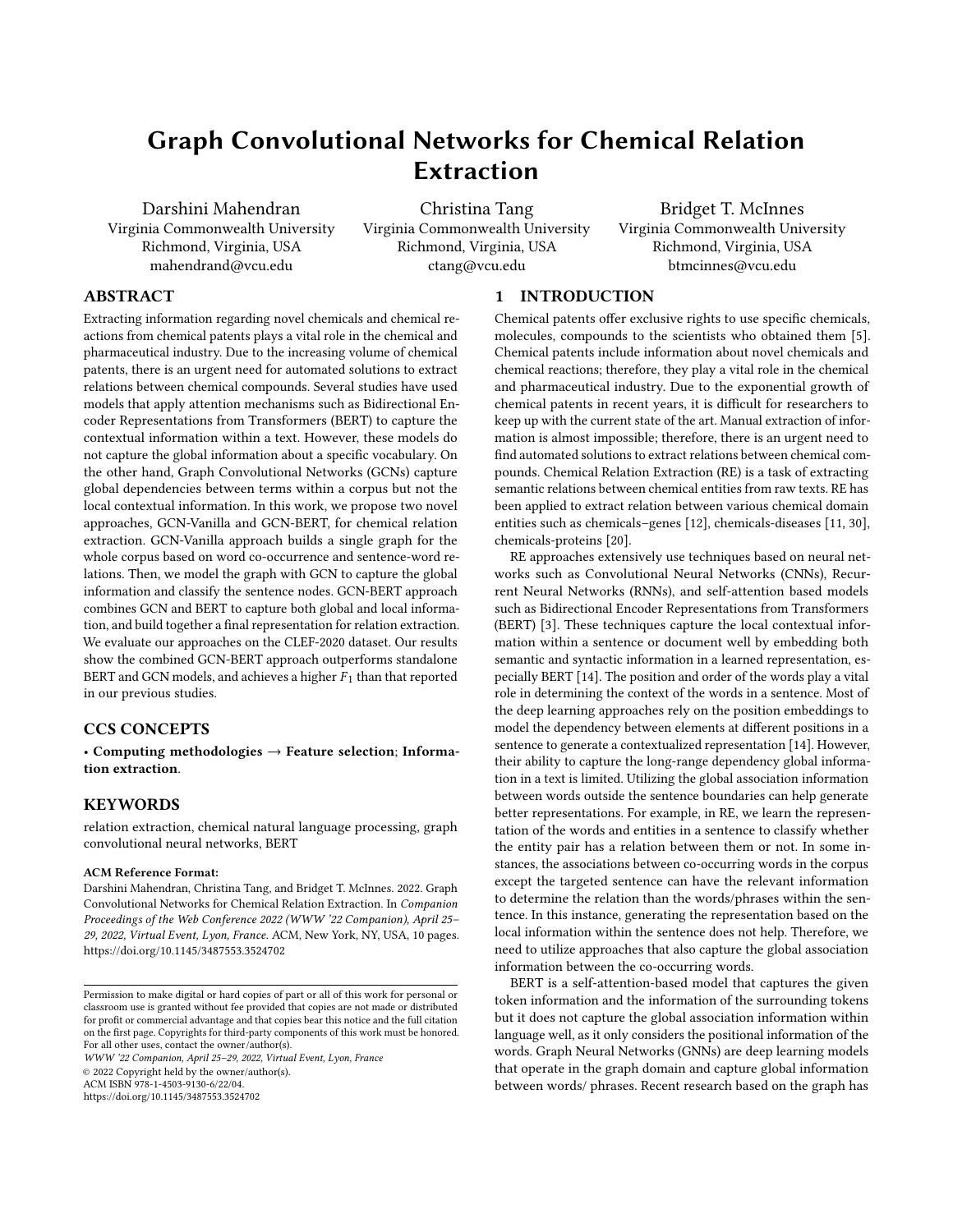been receiving more attention due to the great expressive power of graphs [\[31\]](#page-8-5). The variant of GNN that gained popularity recently is Graph Convolutional Networks (GCNs) [\[10\]](#page-8-6). GCN captures the global context information by performing convolution operations on neighbor nodes in a graph and incorporating information from neighbors. GCNs can preserve global structure information of a graph in graph embeddings [\[26\]](#page-8-7). GCNs are also explored in several NLP tasks over the years, such as text classification [\[14,](#page-8-4) [26\]](#page-8-7), relational reasoning [\[33\]](#page-8-8), and sentiment analysis [\[24\]](#page-8-9). However, little or no work has been done on using GCNs for chemical RE. To generate a better representation capturing both local and global information is essential. Models that use attention mechanisms such as BERT capture local contextual information better, whereas graph-based models such as GCN capture global information better.

In this work, we explore how to effectively capture the global dependencies between terms within a corpus and how to combine the capability of BERT with a GCN and benefit from the combination. We propose two novel approaches to extract relations between chemical entities: GCN-Vanilla and GCN-BERT. In the GCN-Vanilla approach, we construct a single graph based on word co-occurrence and sentence-word relations and model the graph with GCN to capture the global information. In the GCN-BERT approach, we combine BERT and GCN to complement the local information captured by BERT with the global information captured by GCN and allow both types of information to influence mutually build a final representation for RE. We evaluated our methods on the CLEF ChEMU-2020 dataset [\[19\]](#page-8-10). Our experimental results demonstrate that the GCN-BERT approach outperforms BERT and GCN alone and achieve a higher  $F_1$  than that reported in our previous studies.

The remainder of this paper is structured as follows. First, discuss the algorithms behind our approaches. Second, we discuss the related works done in this area of research. Third, we describe the dataset we use to evaluate our system. Fourth we discuss our approaches in detail. Fifth, we present and analyze the results. Finally, we end by stating the conclusions we derive from this work and what we plan to do in the future.

# 2 BACKGROUND

Here, we discuss the algorithms we used in this paper.

#### 2.1 Graph Convolutional Networks

Neural networks gained popularity in the past decade, and different variants of simple neural networks achieved success in many research fields. However, most of these variants deal with euclidean data, while many real-world data are non-euclidean. These data have led to the recent invention of variants – GNNs. GNNs are a deep learning-based method that extends existing neural network methods to operate on the data represented in graph domains [\[32\]](#page-8-11). GNNs deal with non-euclidean graph data that contains rich relational information between elements. The following highlight the advantages of GNNs over CNNs [\[32\]](#page-8-11):

• Traditional neural networks such as CNNs and RNNs operate on regular euclidean data like images (2D grid) and do not handle non-euclidean types data well because they stack features by a specific order. The graph data do not

have a natural order of nodes, and nodes can be traversed in different orders.

- The dependency between two nodes in the graphs is represented by an edge in GNN, whereas they are considered just another feature in the traditional networks.
- Traditional networks learn by the distribution of the data, whereas GNNs generate graphs from non-structural and learn the reasoning, which can be helpful in high-level AIrelated research.

GCNs [\[10\]](#page-8-6) are a recent variant of the basic GNN architectures that are designed to perform inference over data described using a graph. Given a graph  $G = (V, E)$ , a GCN takes the following as the input [\[10\]](#page-8-6): an input feature matrix  $N * F$ , where N is the number of nodes and  $F$  is the number of input features for each node, a feature matrix  $X$ , and an  $N*N$  matrix representation of the graph structure such as the adjacency matrix  $A$  of  $G$ . GCNs utilize the "message passing" mechanism, which is performed through matrix operations where the information is passed from one node to another. Each layer of the GCN defines a propagation rule in the form of a matrix, which determines how inputs will be transformed before being sent to the next layer. In this layer, the incoming feature matrix is multiplied by the adjacency matrix as shown in the Equation [1:](#page-1-0)

<span id="page-1-0"></span>
$$
f(H^i, A) = \sigma(A H^i W^i)
$$
 (1)

where  $W^i$  is the weight matrix for layer *i*,  $\sigma$  is a non-linear activation function such as the ReLU function,  $H^i$  is a hidden layer, f is a propagation rule, and  $H^0 = X$ , the feature matrix. This helps the features to become increasingly more abstract at each consecutive layer. The basic operations of the GCNs are similar to CNNs. The convolution is applied in CNNs by multiplying the input neurons with weights commonly known as filters or kernels. GCNs perform a similar operation to learn the features of the neighboring nodes. However, the difference is that the nodes in a GCN are unordered, and the connections between nodes are not uniform (irregular noneuclidean data), whereas CNNs operate on regular euclidean data.

Kipf, et al. [\[10\]](#page-8-6) presented GCNs in their pioneering work showing it achieved state-of-the-art classification results on several benchmark graph datasets including Stanford Sentiment Treebank (SST-2) [\[23\]](#page-8-12), Corpus of Linguistic Acceptability (CoLA) [\[25\]](#page-8-13), and ArangoHate [\[1\]](#page-7-2).

# 2.2 Bidirectional Encoder Representations from Transformers (BERT)

In 2018, Google introduced BERT [\[3\]](#page-7-1), a language model that utilizes an attention mechanism to model semantic relations between words of a text. BERT is the first bidirectionally trained language model, models before that train left-to-right or vice versa. In addition, BERT produces contextual embedding representations of a token. These representations can be fine-tuned for specific domains.

To do this, BERT utilizes a transformer that consists of an encoder to read the input. The language model generation takes part in the encoder, which reads the input. The input representation is the sum of the token, segmentation, and position embeddings. The token embedding transforms the tokens into vector representations of fixed dimensions. The segment embedding adds a marker to indicate which sentence the word token is from and checks whether the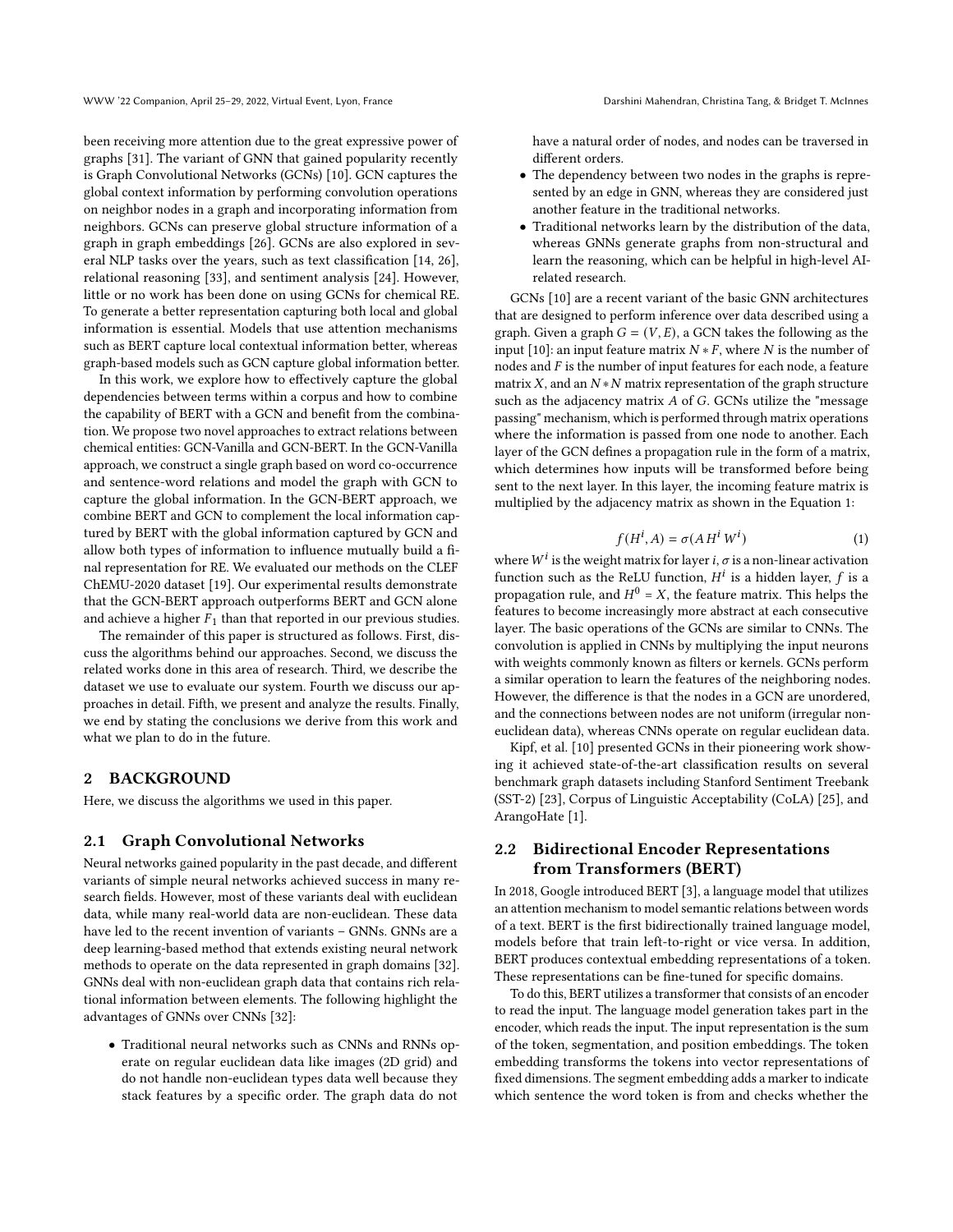input came from one sentence only. Positional embeddings indicate the position of the input token in the sentence.

# 3 RELATED WORK

GCN-based models have been gaining attention recently among the NLP community. However, GCN alone or combined with BERT has not been applied to chemical RE before. Here, we discuss works related to RE and works that inspired us to propose our approaches using GNN/GCN.

Relational reasoning tries to reason about entities and their relations, which are of great importance in many NLP tasks, including RE [\[33\]](#page-8-8). Zhu, et al. [\[33\]](#page-8-8) proposed to generate the parameters of GNNs (GP-GNNs) according to natural language sentences, which enabled GNNs to process relational reasoning on unstructured text inputs. GP-GNN is constructed with entities in the sequence of the text followed by three modules that encode rich information from natural languages, propagate relational information among various nodes, and classify. Joint entity and relation extraction is an essential task in information extraction, which aims to extract all relational triples from unstructured text [\[29\]](#page-8-14). Zhao, et al. [\[29\]](#page-8-14) proposed a representation, iterative fusion based on heterogeneous GNN for RE (RIFRE). They modeled relations and words as nodes on the graph and updated them through a message-passing mechanism to perform RE. This fuses the semantic information of the relations nodes to the word nodes associated with them, which helps to extract the entities that form valid relations. Inter-sentence RE deals with complex semantic relations in documents [\[22\]](#page-8-15). Sahu, et al. [\[22\]](#page-8-15) presented a novel inter-sentence RE model that builds a labeled edge GCN model on a document-level graph. The graph was constructed using various inter and intra-sentence dependencies, and they utilized multi-instance learning with bi-affine pairwise scoring to predict the relation of an entity pair.

One of the major applications of the GNN is node classification, where we train the graph nodes with labels and try and predict the label for a node without ground truth. This has been adapted to perform text classification using graph structures. Yao, et al. [\[26\]](#page-8-7) utilized a GCN for text classification. First, they built a single text graph based on word co-occurrence and document word relations, then learned a Text GCN for the corpus. Text GCN jointly learns the embeddings for both words and documents, as supervised by the known classes for documents. Huang, et al. [\[8\]](#page-8-16) proposed a different GNN based method. Instead of building a single corpus level graph, they built a graph for each input text. They connected the word nodes within a relatively small text window rather than all. The representations of the same nodes and weights of edges are shared globally and updated in the text level through a message passing mechanism, where a node takes in the information from neighboring nodes to update its representation. They claimed this removed the dependency burden between a single input text and the entire corpus. Zhang, et al. [\[27\]](#page-8-17) proposed a novel method for "INductive word representations" via GNN, termed TextING. They built individual graphs for each document first, then used GNN to learn the fine-grained word representations based on their local structures, effectively producing embeddings for unseen words in the new document. Finally, the word nodes are incorporated as the document embedding. Lu, et al. [\[14\]](#page-8-4) proposed a model which

combines the strengths of BERT with a Vocabulary VGCN in the same model. The word embedding and graph embedding interacted through the self-attention mechanism while learning the classifier.

In our work, we build two models that utilize GCN alone first and then combine GCN with BERT for chemical RE. Our models using GCN are inspired by the works of Yao, et al. [\[26\]](#page-8-7) and Lu, et al. [\[14\]](#page-8-4) for text classification.

# 4 DATA

In 2020, the Cheminformatics Elsevier Melbourne University (ChEMU) evaluation lab, which is part of the Conference and Labs of the Evaluation Forum (CLEF-2020) introduced the CLEF-2020 dataset to identify chemical entities and events that explain the sequence of steps that lead from a chemical reaction to an end product [\[7\]](#page-8-18). The dataset contains chemical snippets sampled from chemical patents and includes ten entity classes under four categories and two classes of trigger words: REACTION\_STEP, WORKUP. Fig [4](#page-8-19) in the appendix shows the hierarchical structure of the entity labels, and the table [4](#page-9-1) in the appendix shows the definitions of each entity type. Relations are divided into two classes: ARG1 and ARGM. The ARG1 includes relations between a trigger word and chemical compound entities. The ARGM event label corresponds to the relations between a trigger word and temperature, time, or yield entities. Table [1](#page-2-0) shows the statistics of the training dataset.

<span id="page-2-0"></span>Table 1: Number of entity types and trigger words in the training data and their event relations

| Events   | <b>Entities</b>      | <b>Instances</b> | <b>REACTION STEP</b> | <b>WORKUP</b>  |  |
|----------|----------------------|------------------|----------------------|----------------|--|
| ARG1     | EXAMPLE LABEL        | 886              |                      |                |  |
|          | REACTION PRODUCT     | 2052             | 1101                 | 11             |  |
|          | STARTING MATERIAL    | 1754             | 1747                 | $\overline{4}$ |  |
|          | REAGENT CATALYST     | 1281             | 1272                 |                |  |
|          | <b>SOLVENT</b>       | 1140             | 1134                 | 4              |  |
|          | OTHER COMPOUND       | 4640             | 161                  | 4097           |  |
|          | YIELD PERCENT        | 955              | 937                  |                |  |
| ARGM     | YIELD OTHER          | 1061             | 1043                 | $\mathfrak{D}$ |  |
|          | <b>TIME</b>          | 1059             | 839                  | 81             |  |
|          | <b>TEMPERATURE</b>   | 1515             | 813                  | 242            |  |
|          | <b>REACTION STEP</b> | 3815             |                      |                |  |
| Triggers | <b>WORKUP</b>        | 3053             |                      |                |  |

Each chemical snippet in the dataset is annotated by the Brat Rapid Annotation Tool (BRAT), a web-based tool for text annotation. This helps to identify the entities, their types, and relations between them. Fig [5](#page-9-2) in the appendix section shows an example of a BRAT annotated sentence from the dataset containing chemical entities and relations. The entities except for the trigger words are gold standard entities. We use our Named Entity Recognition (NER) system [\[15\]](#page-8-20). Our NER system utilizes a combined model of Bidirectional Long Short Term Memory (BiLSTM) and Conditional Random Fields (CRF) trained with ChemPatent embeddings [\[27\]](#page-8-17).

#### 5 METHODS

Here, we propose two approaches for RE: GCN-Vanilla and GCN-BERT. We treat the RE task as a binary classification task building a separate model for each trigger word-entity type to determine whether a relation exists between them: 1) Positive class - there is a relation between the trigger word and the entity, 2) Negative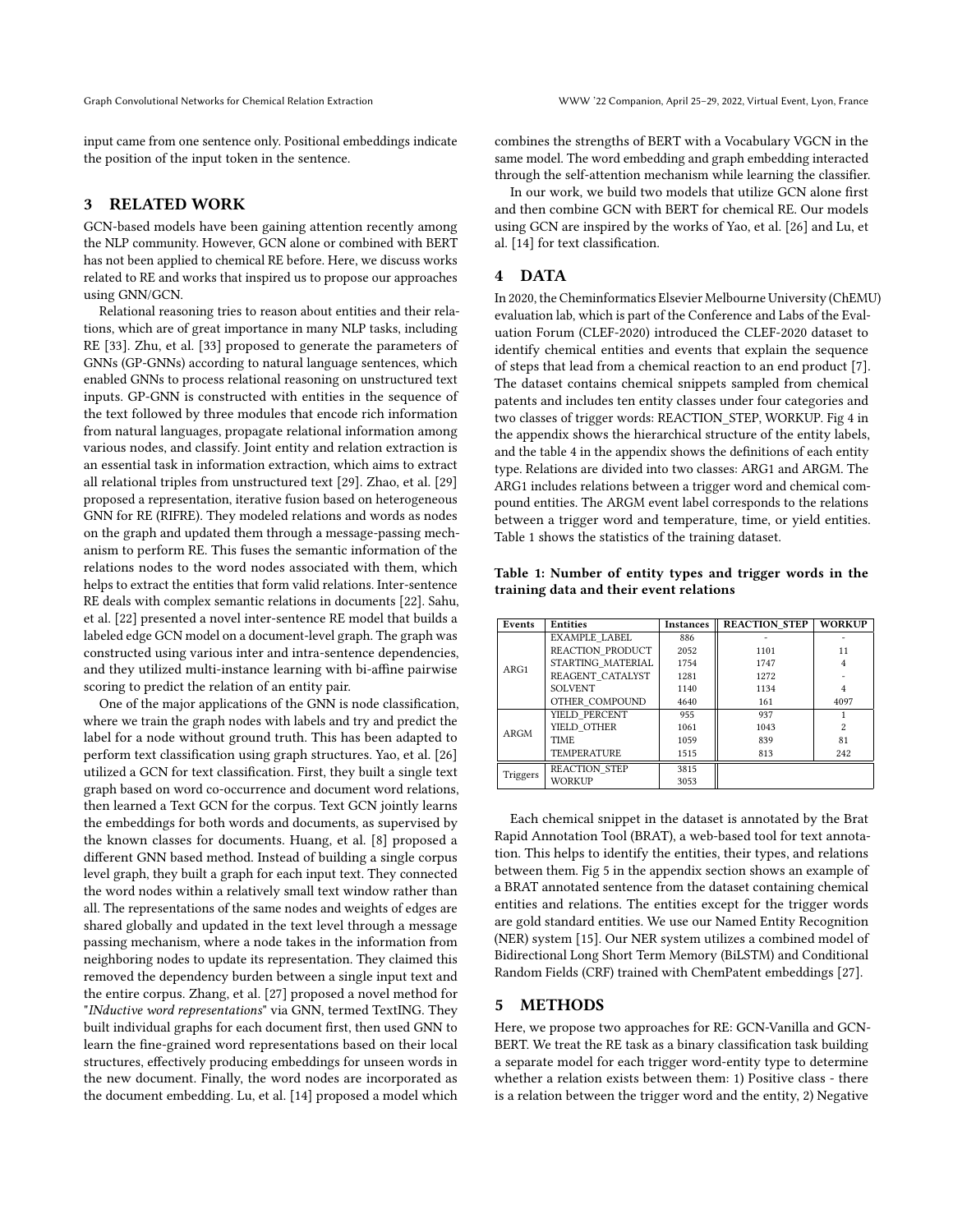WWW '22 Companion, April 25–29, 2022, Virtual Event, Lyon, France Darshini Mahendran, Christina Tang, & Bridget T. McInnes

class - there is no relation between the trigger word and the entity (no-relation).

#### 5.1 GCN-Vanilla Approach

In this approach, we first build one single graph with word and sentence nodes over the entire corpus. The number of nodes V in the graph equals the number of sentences and the number of unique words in the corpus.

Second, we measure the weight of the edge between two word nodes (word-word nodes) using Point-wise Mutual Information (PMI) [\[2\]](#page-7-3). The occurrence of two words together can be just by chance or because there is an above-chance frequency of two words in that particular order. For example, the term 'disturbed sleep' has different independent meanings, but together, they express a precise, unique concept. PMI is a measure that quantifies the likelihood of the co-occurrence of two words. Equation [2](#page-3-0) shows how PMI is computed between two word nodes. If x and y are independent, their joint probability equals the product of their marginal probabilities that result in a log equal to 0, which means the words occurred by chance. A positive PMI value indicates a semantic correlation between words in a sentence, whereas a negative value indicates no correlation. Therefore, we consider edges between word nodes where the PMI value is positive when the graph is generated.

<span id="page-3-0"></span>
$$
PMI(x, y) = \log\left(\frac{P(x, y)}{P(x)P(y)}\right)
$$
 (2)

Third, we measure the weight of the edge between the node and sentence (word-sentence nodes) using Term Frequency - Inverse Document Frequency (TF-IDF) [\[9\]](#page-8-21). With multiple documents inside a corpus, TF-IDF takes into account how frequently tokens appear across multiple documents [\[6\]](#page-8-22). TF-IDF is calculated by multiplying two metrics: Term Frequency (TF) and Inverse Document Frequency (IDF). TF measures the raw count of a word in a document and IDF measures how common the word is across multiple documents. Higher the score, higher the relevancy of the word in a specific document. Here, TF is measured by the number of times the word appears in the sentence, and IDF is measured by the logarithmically scaled inverse fraction of the number of sentences that contain the word.

Fourth, we utilize pre-trained word embeddings to generate the initial word vectors for the word nodes. We average the word vectors of the word nodes connected to a sentence node to create an embedding representation for the sentence. Fig [1](#page-3-1) shows the structure of the graph we build for this approach. Nodes that begin with  $S$  are sentence nodes (green), and the rest are unique word nodes (yellow). Black bold edges between sentence nodes and word nodes are sentence-word edges, and the thin black edges between word nodes are word-word edges. We consider this approach as our baseline.

Fifth, we model the graph with a multi-layer GCN to capture the high-order neighborhoods information. A multi-layer GCN allows message passing between nodes that are not connected directly but a few levels away. A two-layer GCN passes messages from the nodes that are at a maximum of two steps away [\[26\]](#page-8-7). There are no direct sentence-sentence nodes in our graph, but they are connected through the word nodes; therefore, a two-layer GCN

<span id="page-3-1"></span>

Figure 1: Structure of the graph for the GCN-Vanilla approach.

allows information passing from one sentence node to another. Initially, the weight vectors of the nodes are randomly initialized and then jointly learn the embeddings for both words and sentences. Finally, the output of the second-layer nodes is fed into a softmax layer for classification. This turns the relation classification problem into a node classification problem. Softmax is calculated as shown in Equation [3:](#page-3-2)

<span id="page-3-2"></span>
$$
Z = \text{softmax}(\tilde{A} \text{ReLU}(\tilde{A} X W_0) W_1), \tag{3}
$$

where  $\tilde{A} = D^{-1/2}AD^{-1/2}$  [\[26\]](#page-8-7). The cross entropy error is calculated over all sentences.

### 5.2 GCN-BERT Approach

From our previous works [\[17\]](#page-8-23) we found the BERT-based approaches outperformed other supervised deep learning approaches. BERT utilizes positional information to capture the local contextual information within a sentence or document. On the other hand, GCN captures the global context information by performing convolution operations on neighbor nodes in the graph. To generate a better representation capturing both local contextual information and global association information between words in the input is essential. Therefore, we propose to combine BERT with GCN to benefit from capturing local and global information. In this approach, we first generate a vocabulary graph based on the word association information, which is passed through GCN to capture the global information of the language. Then we combine the graph embedding and word embedding together to a self-attention encoder in BERT [\[14\]](#page-8-4). Both embeddings interact with each other and build together a final representation for classification [\[14\]](#page-8-4).

First, we extract the sentence where the entity pair is located. We use the BERT tokenizer to tokenize the sentence into words. Since BERT is a pre-trained model, input data needs to be in a specific format, and the BERT tokenizer carries out specific operations to generate the format. First, the words are split into subwords and characters. BERT handles the Out-of-vocabulary (OOV) words by tokenizing them to the character level. They utilize the '##' sign to indicate they are part of a larger word, distinguishing a subword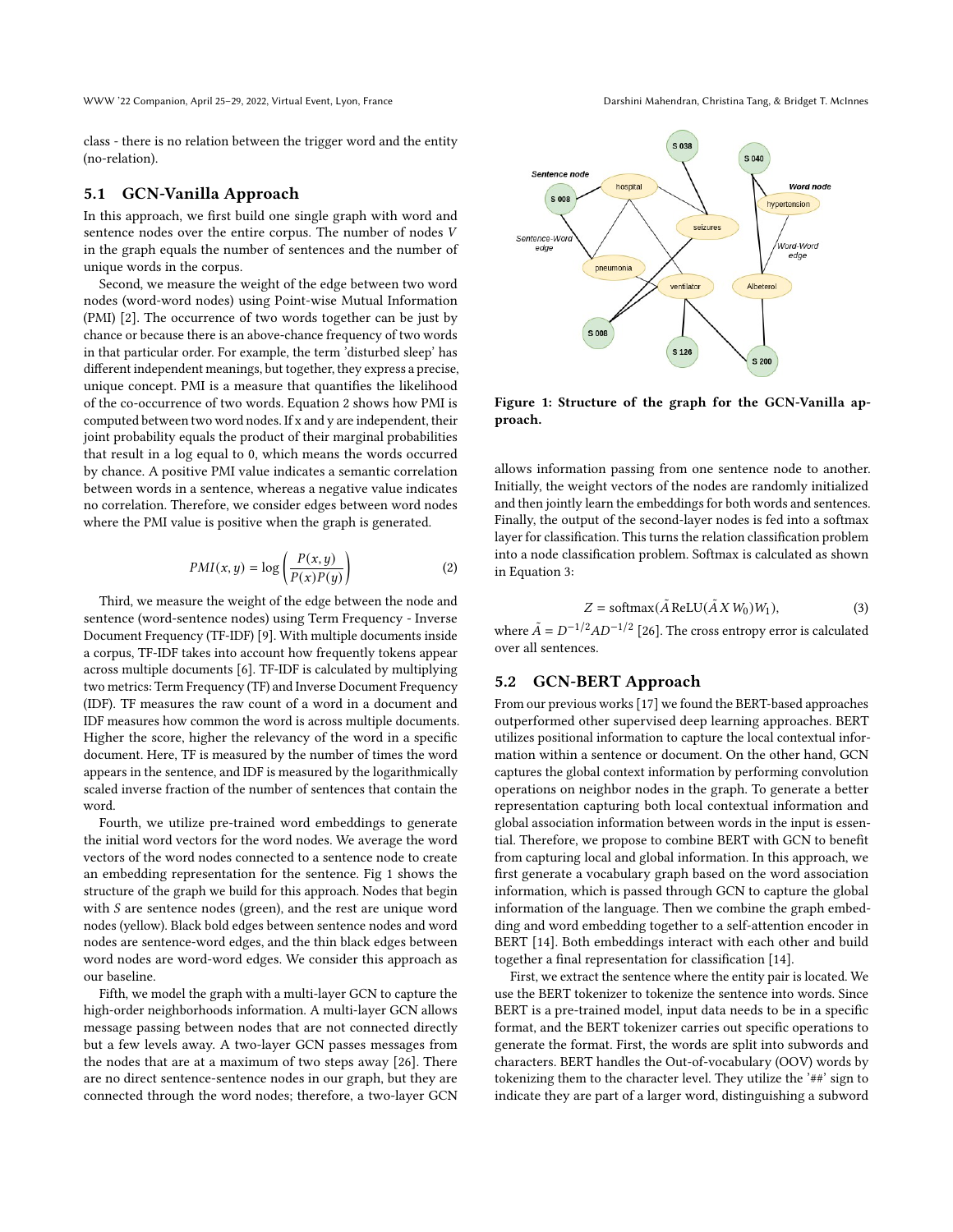<span id="page-4-1"></span>Graph Convolutional Networks for Chemical Relation Extraction WWW '22 Companion, April 25–29, 2022, Virtual Event, Lyon, France



Figure 2: Structure for the GCN-BERT combined approach.

token from a word token when generating word embeddings. Subword vectors are averaged to generate an approximate vector for the original word. After splitting the sentence into the tokens, we build a vocabulary map mapping the unique tokens to integers.

Second, we generate a vocabulary graph  $G = (V, E)$  where the number of nodes equals the number of unique words in the corpus. We denote the word nodes in the graph by the mapped integers, and we measure the weight of the edge between two word nodes (wordword nodes) using PMI as shown in Equation [2.](#page-3-0) Here, the PMI values are normalized (NPMI) between the range of [-1, 1]. A positive NPMI value indicates a semantic correlation between words, whereas a negative NPMI value indicates little or no semantic correlation. Edges exist between word nodes from the training set when PMI > 0. Next, we pass the graph through a two-layer GCN to generate the graph embeddings based on the properties of their neighborhoods. GCN performs two layers of convolution to capture the information between the nodes that are not connected directly. We use ReLU activation function in the GCN [\[14\]](#page-8-4) described in Equation [4:](#page-4-0)

<span id="page-4-0"></span>
$$
VGCN = ReLU(X_{mv}\tilde{A}_{vv}W_{vh})W_{hc}
$$
 (4)

where  $m$  is the batch size,  $v$  is the vocabulary size,  $h$  is the size of the hidden layer,  $c$  is the size of the sentence embedding.

Third, we combine the mapped word indices with the generated graph embeddings before passing them into BERT, which helps capture the order of the words in the sentence and the global information captured by the graph. BERT uses a transformer, an attention mechanism that learns contextual relations between words. BERT applies multi-layer multi-head self-attention on the concatenated input. The input text sequence travels through a stack of 12 encoders at each level and a feed-forward neural network and outputs a sentence embedding for classification. Usually, BERT architecture takes a token, segment, and position embeddings of the input text and a [CLS] token. However, here we combine word token embeddings and placeholders for the graph embeddings before passing them into the BERT. When the token embeddings layer converts each word piece token into a vector representation, we combine the graph embeddings vector. Next, BERT applies the bidirectional training, which simultaneously takes the previous and next tokens into account and represents the input sequence. Finally, the final embedding representation is fed into a fully connected layer for classification.

Fig [2](#page-4-1) shows the overall structure of this combined GCN-BERT approach and illustrates how an input sentence is passed through this architecture. The input sentence  $S1$  is tokenized and the word nodes are denoted in blue. In the vocabulary graph, words nodes from the input sentence  $S1$  are shown in blue whereas the word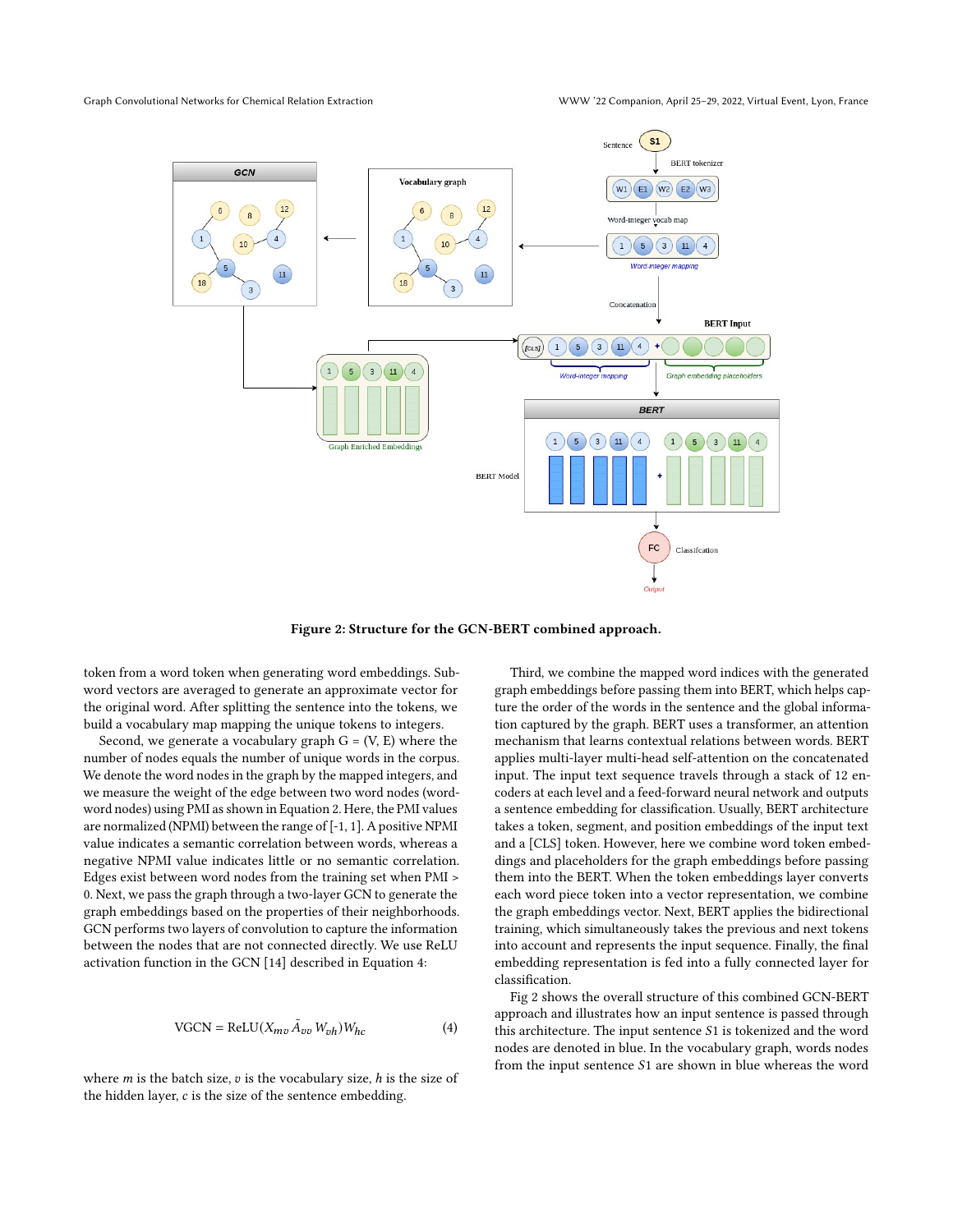nodes from other sentences are shown in yellow. This approach captures and combines the input text's local and global information.

#### <span id="page-5-1"></span>5.3 Entity representations

To determine the relation between two chemical entities, we first locate the sentence where the entity pair is located. A sentence can have multiple such entity pairs therefore we need to represent the targeted entity pair in a distinguishable way from other entity pairs. Here, we explored three variations of input sentence entity representations from our previous work[\[18\]](#page-8-24):

- (1) Representation A we input the entire sentence where the entity pair is located. Both the targeted and non-targeted entity pairs are represented as it is.
- (2) Representation B we remove the non-targeted entity pairs from the input sentence. Targeted entity pairs are represented as it is.
- (3) Representation C we replace the targeted entity pair with its semantic type in the input sentence. Non-targeted entity pairs are represented as it is.

Figure [3](#page-7-4) shows an example of an input sentence from the CLEF-2020 dataset and how a targeted entity pair is represented differently in each representation.

# 6 EXPERIMENTAL DESIGN

Word embeddings. For our GCN-Vanilla approach, we use GloVe [\[21\]](#page-8-25) embedding representations. The GloVe is trained over Wikipedia (2014) and Gigaword 5. For our GCN\_BERT approach, we use BERT embeddings. BERT is pre-trained on the whole of the English Wikipedia and Brown Corpus originally and is fine-tuned on downstream NLP tasks.

Hyper-parameters. We define our model training hyper-parameters by adjusting the batch size, learning rate, regularization, and the number of epochs. We used the batch size of 512, Adam optimizer with the learning rate of 0.01, and train for 20 epochs with an early stopping of 15 epochs for our GCN-Vanilla approach. We use the batch size of 512, Adam optimizer with the learning rate of 0.0001, and train for 10-20 epochs for our GCN-BERT approach. We use the PyTorch-Transformers<sup>[1](#page-5-0)</sup> by HuggingFace Team to build the BERT model.

Reproducability. The source code of this paper is available in the following public repository: https://github.com/NLPatVCU/RelEx-**GCN** 

# 7 EVALUATION CRITERIA

We evaluate our approaches using Precision (P), Recall (R), and  $F_1$  score (F). Precision calculates out of all instances how many instances are predicted correctly, and Recall calculates out of all the correct instances that should have been predicted how many instances are correctly predicted.  $F_1$  score is the harmonic mean of Precision and Recall. We also report the micro averages of the system performance. Micro average calculates metrics globally by counting the total true positives, false negatives, and false positives.

#### 8 RESULTS AND DISCUSSION

In this section, we present and discuss the results of our two approaches, and conduct a comparison with previous work.

#### 8.1 Test set results

Table [2](#page-6-0) shows precision (P), recall (R), and  $F_1$  (F) scores on the test set of the CLEF-2020 dataset for each of our architectures across the three input representations described in Section [5.3.](#page-5-1) The overall results show that the GCN-BERT approach outperformed the baseline GCN-vanilla approach for all three input representations except Representation A. Also, GCN-BERT approach obtained the highest precision, recall, and  $F_1$  scores for all the relations of both REACTION\_STEP and WORKUP classes. The notable increase in the performance of the GCN-BERT shows the advantage of combining BERT with GCN allowing interactions between the local contextual and global association information. Comparing the results of the REACTION\_STEP classes than WORKUP classes, we see that both approaches obtained higher  $F_1$  scores with the RE-ACTION\_STEP classes than WORKUP classes. This is because the REACTION STEP classes have more training instances than most of the WORKUP classes, therefore they can differentiate themselves when training than the WORKUP classes. Despite the lower number of training instances in the WORKUP classes, GCN-BERT comparatively obtained higher  $F_1$  scores than the GCN-Vanilla. This indicates combining the local information of the text with global information provides additional information for the classification layer than just considering the global information only, especially for the classes with fewer training instances in a class.

We use various input entity representations to distinguish the targeted entity pairs. When multiple entity pairs are present in an input sentence, Representation B removes the non-targeted entity pairs, and Representation C replaces the entity pair is with its semantic type, whereas Representation A passes sentence as it is. The overall analysis of the various input entity representations showed that Representation B outperformed the other two input representations by obtaining a higher  $F_1$  score, which shows that masking non-targeted entities helped extract essential information to identify the classes better. All representations obtained similar precision, recall, and  $F_1$  score with the GCN-vanilla but Representations B and C obtained comparatively higher precision, recall, and  $F_1$  score with the GCN-BERT. This indicates that the performance increases when the targeted entities are distinguished from the non-targeted entities. Since most of the input sentences in the test set are quite long, we can find multiple entity pairs in one sentence. Therefore, we believe masking non-targeted entities (Representations B) or replacing targeted entities by their semantic types (Representations C) provides a better classification representation.

#### 8.2 Comparison with previous work

Table [3](#page-6-1) shows a comparison between the top results reported by the CLEF ChEMU-2020 challenge using the CLEF-2020 dataset, the co-occurrence baseline provided by the organizers of the challenge, best overall results of our previous approaches [\[16\]](#page-8-26) and best results of our current approaches. Bold terms show the best results in each category.

<span id="page-5-0"></span> $1$ https://pytorch.org/hub/huggingface<sub>p</sub> ytorch – transformers/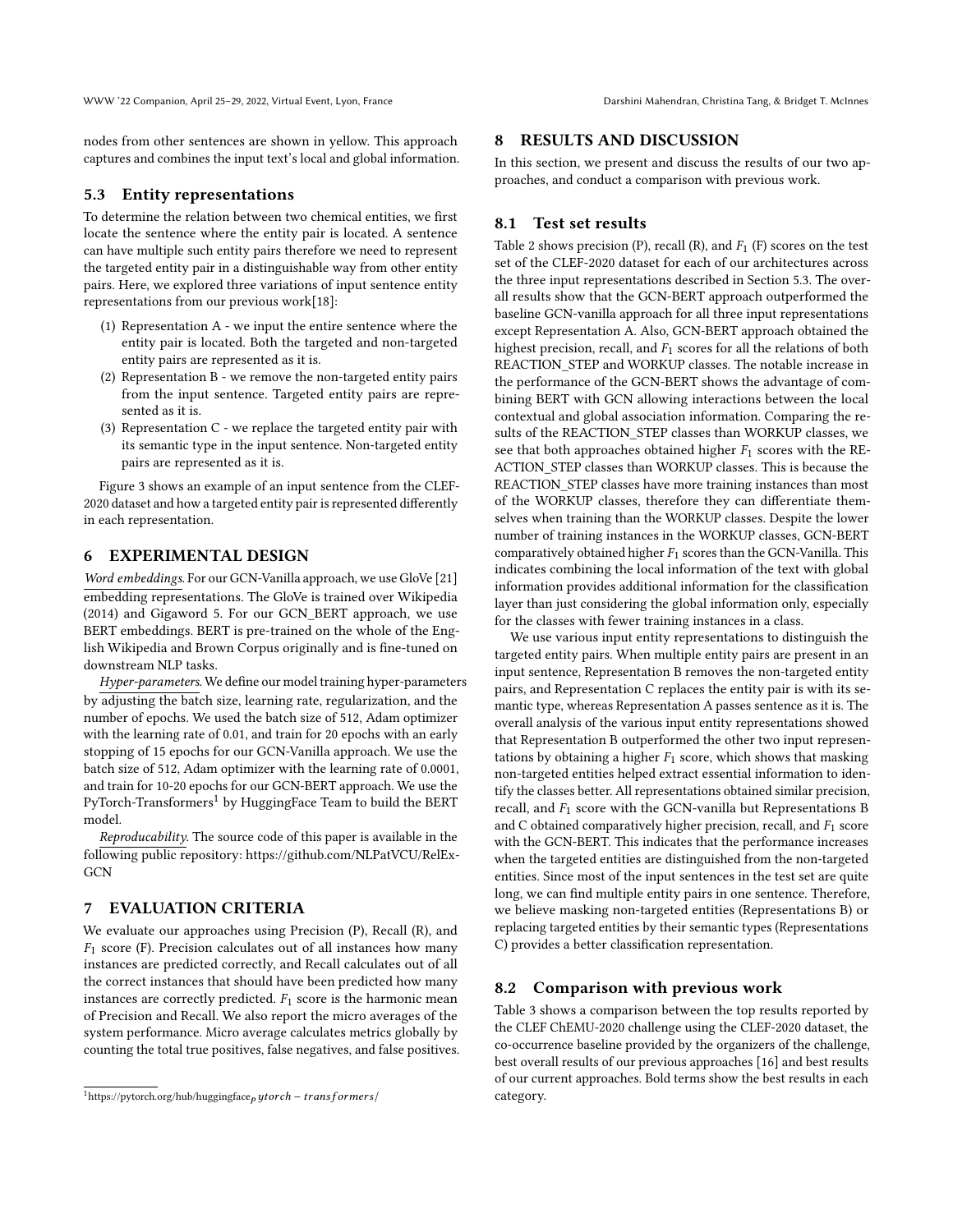# <span id="page-6-0"></span>Table 2: Precision (P), Recall (R), and  $F_1$  (F) score on the test set with trigger words identified using our previous NER model [\[16\]](#page-8-26) (BiLSTM+CRF trained with ChEMU patent embeddings)

| Method          | Relation    | Trigger              | <b>Representation A</b><br># Train<br>Entity |                          |              | <b>Representation B</b> |                |             | <b>Representation C</b> |                |                         |                |      |
|-----------------|-------------|----------------------|----------------------------------------------|--------------------------|--------------|-------------------------|----------------|-------------|-------------------------|----------------|-------------------------|----------------|------|
|                 |             |                      |                                              | $\overline{P}$           | $\mathbf R$  | $\overline{F}$          | $\overline{P}$ | $\mathbf R$ | $\overline{F}$          | $\overline{P}$ | $\overline{\mathbf{R}}$ | $\overline{F}$ |      |
|                 |             |                      | OTHER COMPOUND                               | 161                      | 0.00         | 0.00                    | 0.00           | 0.00        | 0.00                    | 0.00           | 0.00                    | 0.00           | 0.00 |
|                 |             |                      | REACTION PRODUCT                             | 1101                     | 0.85         | 0.96                    | 0.90           | 0.85        | 0.96                    | 0.90           | 0.85                    | 0.95           | 0.91 |
|                 |             | <b>REACTION STEP</b> | REAGENT CATALYST                             | 1272                     | 0.58         | 0.73                    | 0.65           | 0.61        | 0.71                    | 0.65           | 0.59                    | 0.68           | 0.63 |
|                 |             |                      | <b>SOLVENT</b>                               | 1134                     | 0.58         | 0.70                    | 0.64           | 0.58        | 0.75                    | 0.65           | 0.58                    | 0.69           | 0.63 |
|                 |             |                      | STARTING MATERIAL                            | 1747                     | 0.61         | 0.76                    | 0.68           | 0.61        | 0.77                    | 0.68           | 0.61                    | 0.76           | 0.68 |
|                 | ARG1        |                      | Average                                      |                          | 0.52         | 0.47                    | 0.51           | 0.87        | 0.79                    | 0.82           | 0.64                    | 0.65           | 0.63 |
|                 |             |                      | <b>OTHER COMPOUND</b>                        | 4097                     | 0.59         | 0.68                    | 0.63           | 0.62        | 0.75                    | 0.68           | 0.63                    | 0.67           | 0.65 |
|                 |             |                      | REACTION PRODUCT                             | 11                       | 0.00         | 0.00                    | 0.00           | 0.00        | 0.00                    | 0.00           | 0.00                    | 0.00           | 0.00 |
|                 |             | WORKUP               | REAGENT CATALYST                             | $\overline{\phantom{a}}$ | 0.00         | 0.00                    | 0.00           | 0.00        | 0.00                    | 0.00           | 0.00                    | 0.00           | 0.00 |
|                 |             |                      | SOLVENT                                      | $\overline{4}$           | 0.00         | 0.00                    | 0.00           | 0.00        | 0.00                    | 0.00           | 0.00                    | 0.00           | 0.00 |
|                 |             |                      | STARTING MATERIAL                            | $\overline{4}$           | 0.00         | 0.00                    | 0.00           | 0.00        | 0.00                    | 0.00           | 0.00                    | 0.00           | 0.00 |
| GCN-Vanilla     |             |                      | Average                                      |                          | 0.18         | 0.09                    | 0.12           | 0.19        | 0.17                    | 0.18           | 0.19                    | 0.18           | 0.18 |
|                 |             |                      | <b>TEMPERATURE</b>                           | 813                      | 0.55         | 0.38                    | 0.45           | 0.56        | 0.38                    | 0.45           | 0.61                    | 0.34           | 0.44 |
|                 |             |                      | <b>TIME</b>                                  | 839                      | 0.56         | 0.63                    | 0.59           | 0.61        | 0.64                    | 0.62           | 0.60                    | 0.58           | 0.59 |
|                 |             | <b>REACTION STEP</b> | YIELD OTHER                                  | 1043                     | 0.85         | 0.97                    | 0.91           | 0.85        | 0.97                    | 0.91           | 0.85                    | 0.97           | 0.91 |
|                 | ARGM        |                      | YIELD PERCENT                                | 937                      | 0.85         | 0.96                    | 0.90           | 0.85        | 0.96                    | 0.91           | 0.86                    | 0.95           | 0.90 |
|                 |             |                      | Average                                      |                          | 0.70         | 0.74                    | 0.71           | 0.72        | 0.74                    | 0.72           | 0.73                    | 0.71           | 0.71 |
|                 |             | <b>WORKUP</b>        | <b>TEMPERATURE</b>                           | 242                      | 0.00         | 0.00                    | 0.00           | 0.62        | 0.21                    | 0.31           | 0.56                    | 0.13           | 0.21 |
|                 |             |                      | <b>TIME</b>                                  | 81                       | 0.00         | 0.00                    | 0.00           | 0.00        | 0.00                    | 0.00           | 0.00                    | 0.00           | 0.00 |
|                 |             |                      | Average                                      |                          | 0.00         | 0.00                    | 0.00           | 0.31        | 0.11                    | 0.16           | 0.28                    | 0.07           | 0.11 |
|                 | System      |                      |                                              |                          |              | 0.70                    | 0.67           | 0.66        | 0.73                    | 0.69           | 0.67                    | 0.69           | 0.68 |
|                 |             |                      | OTHER COMPOUND                               | 161                      | 0.43         | 0.59                    | 0.50           | 0.60        | 0.48                    | 0.53           | 0.00                    | 0.00           | 0.00 |
|                 |             | <b>REACTION STEP</b> | REACTION PRODUCT                             | 1101                     | 0.97         | 0.85                    | 0.90           | 0.93        | 0.90                    | 0.91           | 0.89                    | 0.90           | 0.89 |
|                 |             |                      | REAGENT CATALYST                             | 1272                     | 0.00         | 0.00                    | 0.00           | 0.94        | 0.87                    | 0.90           | 0.55                    | 0.78           | 0.64 |
|                 |             |                      | SOLVENT                                      | 1134                     | 0.87         | 0.40                    | 0.54           | 0.93        | 0.85                    | 0.89           | 0.82                    | 0.70           | 0.73 |
|                 |             |                      | STARTING MATERIAL                            | 1747                     | 0.78         | 0.50                    | 0.61           | 0.95        | 0.84                    | 0.89           | 0.96                    | 0.88           | 0.91 |
|                 | ARG1        |                      | Average                                      |                          | 0.61         | 0.47                    | 0.51           | 0.87        | 0.79                    | 0.82           | 0.64                    | 0.65           | 0.63 |
|                 |             | WORKUP               | OTHER COMPOUND                               | 4097                     | 0.88         | 0.43                    | 0.58           | 0.95        | 0.85                    | 0.89           | 0.94                    | 0.88           | 0.91 |
|                 |             |                      | REACTION PRODUCT                             | 11                       | 0.00         | 0.00                    | 0.00           | 0.00        | 0.00                    | 0.00           | 0.00                    | 0.00           | 0.00 |
|                 |             |                      | REAGENT CATALYST                             | $\overline{\phantom{a}}$ | 0.00         | 0.00                    | 0.00           | 0.00        | 0.00                    | 0.00           | 0.00                    | 0.00           | 0.00 |
|                 |             |                      | SOLVENT                                      | $\overline{4}$           | 0.00         | 0.00                    | 0.00           | 0.00        | 0.00                    | 0.00           | 0.00                    | 0.00           | 0.00 |
|                 |             |                      | STARTING MATERIAL                            | $\overline{4}$           | 0.00         | 0.00                    | 0.00           | 0.00        | 0.00                    | 0.00           | 0.00                    | 0.00           | 0.00 |
| <b>GCN-BERT</b> |             |                      | Average                                      |                          | 0.44         | 0.22                    | 0.29           | 0.48        | 0.43                    | 0.45           | 0.47                    | 0.44           | 0.45 |
|                 |             | <b>REACTION STEP</b> | TEMPERATURE                                  | 813                      | 0.55         | 0.30                    | 0.39           | 0.90        | 0.50                    | 0.64           | 0.89                    | 0.55           | 0.68 |
|                 | <b>ARGM</b> |                      | <b>TIME</b>                                  | 839                      | 0.72         | 0.41                    | 0.52           | 0.88        | 0.72                    | 0.79           | 0.90                    | 0.77           | 0.83 |
|                 |             |                      | YIELD OTHER                                  | 1043                     | 0.88         | 0.94                    | 0.91           | 0.99        | 0.97                    | 0.98           | 0.94                    | 0.89           | 0.91 |
|                 |             |                      | YIELD PERCENT                                | 937                      | 0.85         | 0.96                    | 0.90           | 0.99        | 0.92                    | 0.96           | 0.87                    | 0.93           | 0.90 |
|                 |             |                      | Average                                      |                          | 0.75         | 0.65                    | 0.68           | 0.94        | 0.78                    | 0.84           | 0.90                    | 0.79           | 0.83 |
|                 |             | <b>WORKUP</b>        | <b>TEMPERATURE</b>                           | 242                      | 0.00         | 0.00                    | 0.00           | 0.87        | 0.61                    | 0.72           | 0.00                    | 0.00           | 0.00 |
|                 |             |                      | <b>TIME</b>                                  | 81                       | 0.00         | 0.00                    | 0.00           | 0.00        | 0.00                    | 0.00           | 0.72                    | 0.49           | 0.58 |
|                 |             |                      | Average                                      |                          | 0.00<br>0.82 | 0.00                    | 0.00           | 0.44        | 0.31                    | 0.36           | 0.36                    | 0.25           | 0.29 |
|                 | System      |                      |                                              |                          |              | 0.48                    | 0.61           | 0.94        | 0.81                    | 0.87           | 0.87                    | 0.75           | 0.81 |

<span id="page-6-1"></span>Table 3: Our best results in comparison with our previous results and the top results of the ChEMU-2020 competition. Baseline is provided by the organizers of the ChEMU-2020 challenge

|                      |                           | Р    | R    | F    |
|----------------------|---------------------------|------|------|------|
| Our current methods  | GCN-Vanilla               | 0.66 | 0.73 | 0.69 |
|                      | <b>GCN-BERT</b>           | 0.94 | 0.81 | 0.87 |
|                      | Rule-based                | 0.51 | 0.72 | 0.60 |
| Our previous methods | CNN-based                 | 0.81 | 0.54 | 0.65 |
|                      | BERT-based                | 0.58 | 0.59 | 0.58 |
|                      | BioBERT-based             | 0.62 | 0.50 | 0.55 |
|                      | Melaxtech <sup>[28]</sup> | 0.96 | 0.95 | 0.95 |
| ChEMU 2020 teams     | NextMove/Minesoft [13]    | 0.94 | 0.86 | 0.90 |
|                      | <b>BOUN REX [4]</b>       | 0.76 | 0.69 | 0.72 |
| Baseline             | ChEMU organizers [19]     | 0.24 | 0.89 | 0.38 |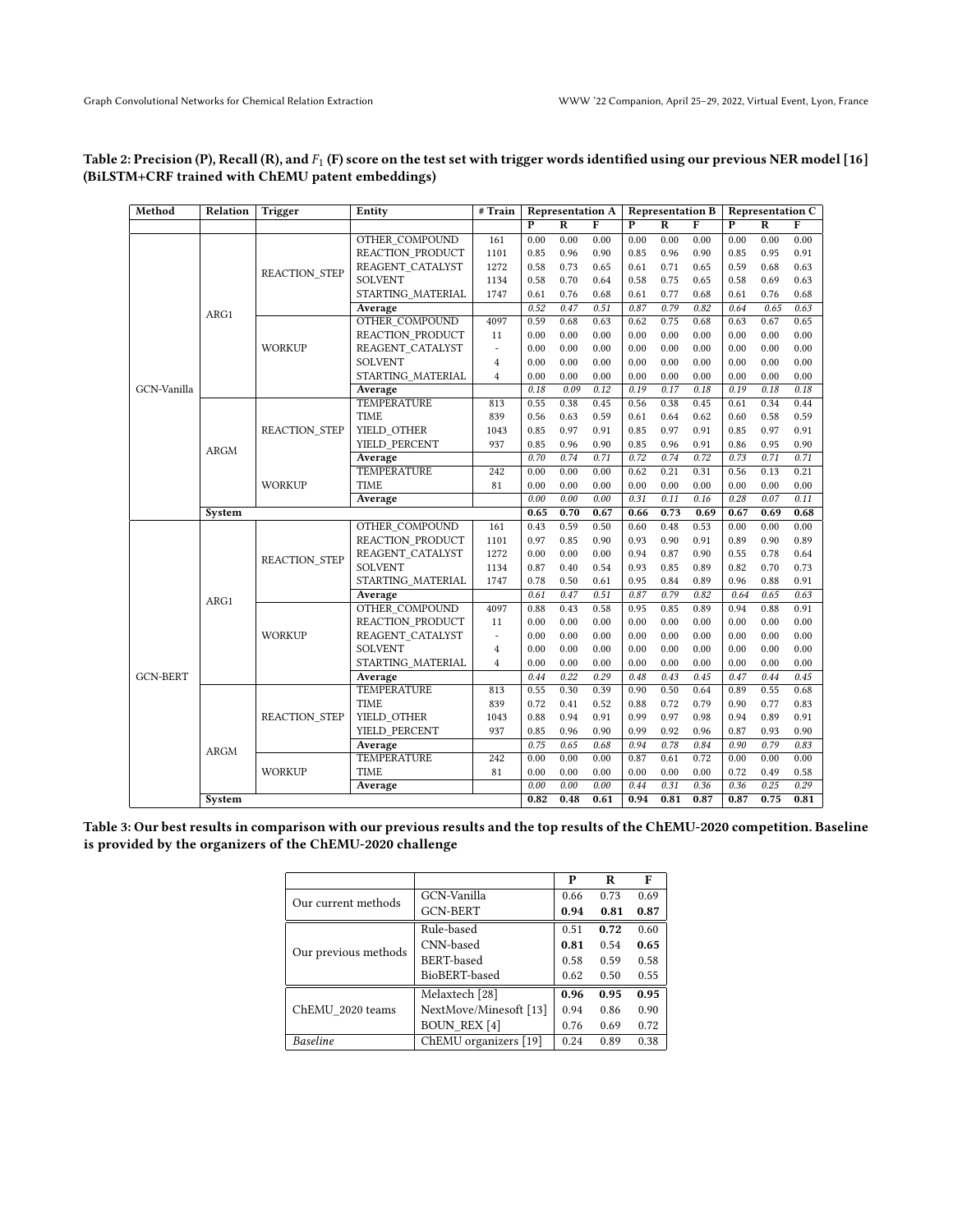<span id="page-7-4"></span>

Figure 3: Illustration of the various entity representations of a sample input sentence

Comparison of the results between our current and previous approaches shows that the GCN-BERT outperformed all other approaches and obtained the highest overall precision, recall, and F1 score. In particular, it outperformed both GCN and BERT alone, which confirmed the advantage of combining them. Among the models that only use local information, CNN performed better than BERT. If we compare the CNN-based approach and the GCN-Vanilla based approach, we can see the GCN-Vanilla based approach obtained higher recall and  $F_1$  scores but not precision. CNN and BERT capture the local information between words better, whereas GCN captures the global information better. This shows that capturing the global information is beneficial for classifying the relations in the CLEF-2020 dataset. The superior performance of GCN-BERT shows that combining both BERT and GCN and allowing interactions between the two types of information is beneficial. The baseline provided by the organizers of the ChEMU-2020 challenge obtained a higher recall than our current approaches. Since the baseline is a rule-based approach based on the co-occurrence information, it obtains a high recall but low precision. Our approaches outperformed the baseline in terms of precision and  $F_1$  score.

In the CLEF ChEMU-2020 challenge, Melaxtech [\[28\]](#page-8-27) used a hybrid approach combining a deep learning model with pattern matching rules and obtained the overall highest  $F_1$  score. First they retrained the BioBERT patent data to generate a new language model of Patent\_BioBERT and utilized a binary classifier to recognize relations between event triggers and semantic roles in the same sentence. They also applied post-processing rules to recover relations in long complex sentences. NextMove/Minesoft [\[13\]](#page-8-28) utilized parsing information with grammar rules, and BOUN\_REX [\[4\]](#page-7-5) utilized a set of rules to identify the relations. Both Melaxtech [\[28\]](#page-8-27) and NextMove/Minesoft [\[13\]](#page-8-28) obtained higher  $F_1$  scores than our approaches. In the future, we plan to explore integrating rule-based information into our GCN-BERT based approach.

#### 9 CONCLUSIONS AND FUTURE WORK

In this paper, we proposed two approaches for relation extraction: GCN-Vanilla and GCN-BERT approaches. GCN-Vanilla utilizes GCN to capture the global structure information in graph embeddings. In contrast, GCN-BERT combines GCN and BERT to integrate the

local contextual and global information between the words. We also explored three input entity representations with both approaches. We evaluated our approaches on the CLEF-2020 chemical patent dataset. From the results, we can conclude that combining GCN and BERT and allowing both types of information to interact through the layers of attention mechanism is beneficial compared to using BERT and GCN alone. We also found that replacing the targeted entities with their semantic types or masking the non-targeted entities in a sentence effectively provides unique entity representations of an input sentence.

In the future, we plan to investigate expanding both approaches to perform multi-class classification and benchmark against different datasets. We also plan to build a model that trains GCN and BERT separately and then concatenate the graph and BERT embeddings before feeding them through the final classification layer. We utilized a custom-built word-integer mapping to represent a word node in the vocabulary graph in the GCN-BERT approach. Also, we used random weight vectors initially to generate the graph embeddings. In the future, we would like to use an external pre-built vocabulary and explore the performance of the graph embeddings with various external pre-trained word embeddings.

# ACKNOWLEDGMENTS

This work was funded by the National Science Foundation (NSF) under Grant No. CMMI 1651957.

#### REFERENCES

- <span id="page-7-2"></span>[1] Aymé Arango, Jorge Pérez, and Barbara Poblete. 2019. Hate speech detection is not as easy as you may think: A closer look at model validation. In Proceedings of the 42nd international acm sigir conference on research and development in information retrieval. 45–54.
- <span id="page-7-3"></span>[2] Kenneth W. Church and Patrick Hanks. 1989. Word association norms, mutual information, and Lexicography. In Proceedings of the 27th. Annual Meeting of the Association for Computational Linguistics. Association for Computational Linguistics, Vancouver, B.C., 76–83.
- <span id="page-7-1"></span>[3] Jacob Devlin, Ming-Wei Chang, Kenton Lee, and Kristina Toutanova. 2018. Bert: Pre-training of deep bidirectional transformers for language understanding. arXiv preprint arXiv:1810.04805 (2018).
- <span id="page-7-5"></span>[4] Hilal Dönmez, Abdullatif Köksal, Elif Ozkirimli, and Arzucan Ozgür. 2020. BOUN-REX at CLEF-2020 ChEMU Task 2: Evaluating Pretrained Transformers for Event Extraction. (2020).
- <span id="page-7-0"></span>[5] Geoffrey M Downs and John M Barnard. 2011. Chemical patent information systems. Wiley Interdisciplinary Reviews: Computational Molecular Science 1, 5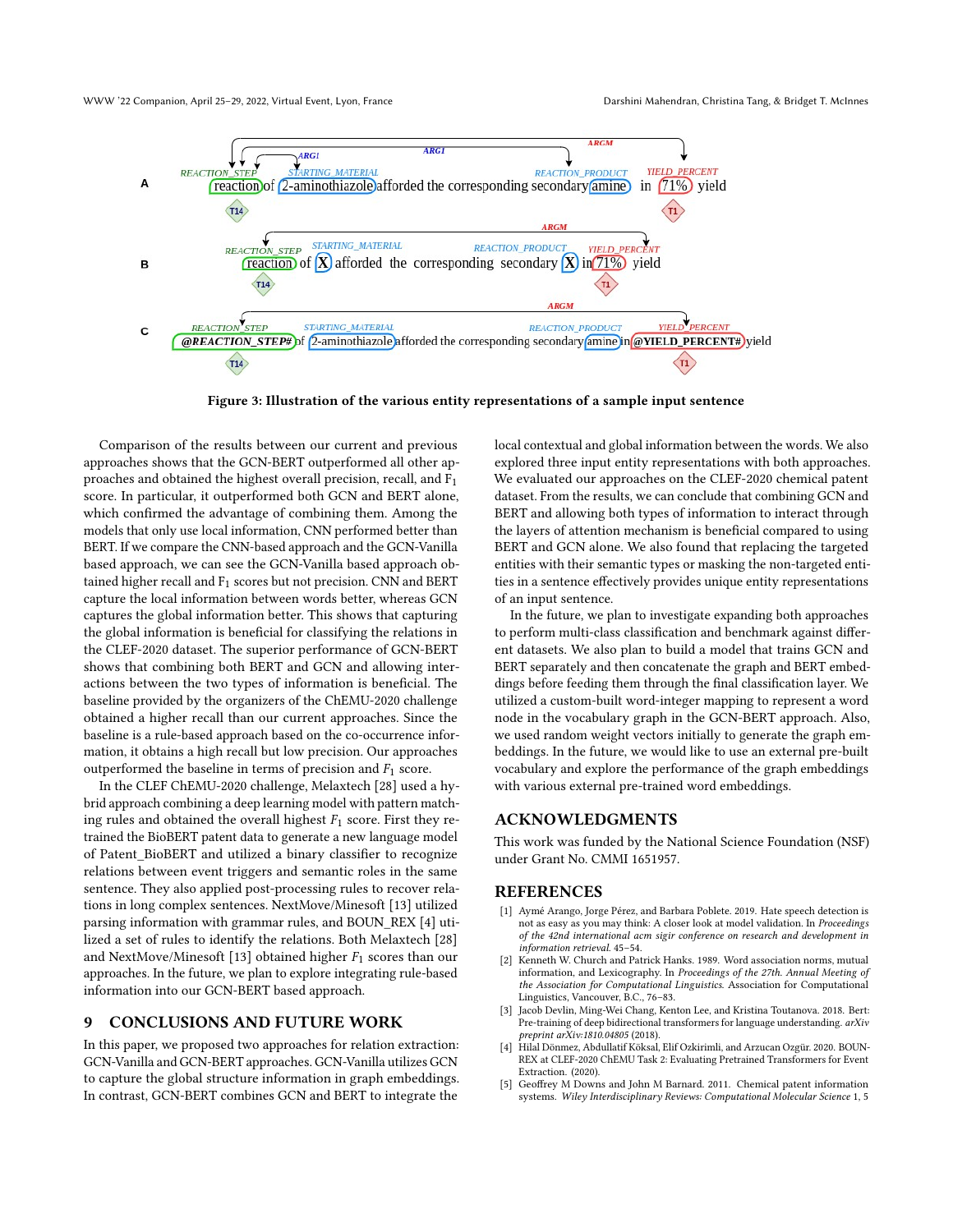#### Graph Convolutional Networks for Chemical Relation Extraction WWW '22 Companion, April 25–29, 2022, Virtual Event, Lyon, France

(2011), 727–741.

- <span id="page-8-22"></span>[6] Zhou Guodong, Su Jian, Zhang Jie, and Zhang Min. 2005. Exploring various knowledge in relation extraction. In Proceedings of the 43rd Annual Meeting of the Association for Computational Linguistics. Association for Computational Linguistics, 427–434.
- <span id="page-8-18"></span>[7] Jiayuan He, Dat Quoc Nguyen, Saber A Akhondi, Christian Druckenbrodt, Camilo Thorne, Ralph Hoessel, Zubair Afzal, Zenan Zhai, Biaoyan Fang, Hiyori Yoshikawa, et al. 2020. An extended overview of the CLEF 2020 ChEMU Lab. In the Conference and Labs of the Evaluation Forum (CLEF). 22-25 September 2020.
- <span id="page-8-16"></span>[8] Lianzhe Huang, Dehong Ma, Sujian Li, Xiaodong Zhang, and Houfeng Wang. 2019. Text level graph neural network for text classification. arXiv preprint arXiv:1910.02356 (2019).
- <span id="page-8-21"></span>[9] Karen Spärck Jones. 2004. IDF term weighting and IR research lessons. Journal of Documentation (2004).
- <span id="page-8-6"></span>[10] Thomas N Kipf and Max Welling. 2016. Semi-supervised classification with graph convolutional networks. arXiv preprint arXiv:1609.02907 (2016).
- <span id="page-8-1"></span>[11] Jiao Li, Yueping Sun, Robin J Johnson, Daniela Sciaky, Chih-Hsuan Wei, Robert Leaman, Allan Peter Davis, Carolyn J Mattingly, Thomas C Wiegers, and Zhiyong Lu. 2016. BioCreative V CDR task corpus: a resource for chemical disease relation extraction. Database 2016 (2016).
- <span id="page-8-0"></span>[12] Sangrak Lim and Jaewoo Kang. 2018. Chemical–gene relation extraction using recursive neural network. Database 2018 (2018).
- <span id="page-8-28"></span>[13] Daniel Lowe and John Mayfield. 2020. Extraction of reactions from patents using grammars. In Central Europe Workshop Proceedings (CEUR-WS).
- <span id="page-8-4"></span>[14] Zhibin Lu, Pan Du, and Jian-Yun Nie. 2020. VGCN-BERT: Augmenting BERT with Graph Embedding for Text Classification. In Advances in Information Retrieval - 42nd European Conference on IR Research, ECIR 2020, Lisbon, Portugal, April 14-17, 2020, Proceedings, Part I (Lecture Notes in Computer Science, Vol. 12035). Springer, 369–382.
- <span id="page-8-20"></span>[15] Darshini Mahendran, Gabrielle Gurdin, Nastassja Lewinski, Christina Tang, and Bridget T McInnes. 2020. NLPatVCU CLEF 2020 ChEMU Shared Task System Description. In Conference and Labs of the Evaluation Forum (CLEF) 2020 Working Notes.
- <span id="page-8-26"></span>[16] Darshini Mahendran, Gabrielle Gurdin, Nastassja Lewinski, Christina Tang, and Bridget T McInnes. 2021. Identifying chemical reactions and their associated attributes in patents. Frontiers in Research Metrics and Analytics 6 (2021).
- <span id="page-8-23"></span>[17] Darshini Mahendran and Bridget T McInnes. 2021. Extracting Adverse Drug Events from Clinical Notes. In AMIA Annual Symposium Proceedings, Vol. 2021. American Medical Informatics Association, 420.
- <span id="page-8-24"></span>[18] Darshini Mahendran, Sudhanshu Ranjan, Jiawei Tang, Mai H Nguyen, and Bridget T McInnes. 2021. BioCreative VII-Track 1: A BERT-based System for Relation Extraction in Biomedical Text. In Proceedings of the Biocreative VII.
- <span id="page-8-10"></span>[19] Dat Quoc Nguyen, Zenan Zhai, Hiyori Yoshikawa, Biaoyan Fang, Christian Druckenbrodt, Camilo Thorne, Ralph Hoessel, Saber A Akhondi, Trevor Cohn, Timothy Baldwin, et al. 2020. ChEMU: Named Entity Recognition and Event Extraction of Chemical Reactions from Patents. In European Conference on Information Retrieval. Springer, 572–579.
- <span id="page-8-3"></span>[20] Yifan Peng, Anthony Rios, Ramakanth Kavuluru, and Zhiyong Lu. 2018. Chemicalprotein relation extraction with ensembles of SVM, CNN, and RNN models. arXiv reprint arXiv:1802.01255 (2018).
- <span id="page-8-25"></span>[21] Jeffrey Pennington, Richard Socher, and Christopher Manning. 2014. Glove: Global vectors for word representation. In Proceedings of the 2014 conference on empirical methods in natural language processing (EMNLP). 1532–1543.
- <span id="page-8-15"></span>[22] Sunil Kumar Sahu, Fenia Christopoulou, Makoto Miwa, and Sophia Ananiadou. 2019. Inter-sentence Relation Extraction with Document-level Graph Convolutional Neural Network. arXiv preprint arXiv:1906.04684 (2019).
- <span id="page-8-12"></span>[23] Richard Socher, Alex Perelygin, Jean Wu, Jason Chuang, Christopher D Manning, Andrew Y Ng, and Christopher Potts. 2013. Recursive deep models for semantic compositionality over a sentiment treebank. In Proceedings of the 2013 conference on empirical methods in natural language processing. 1631–1642.
- <span id="page-8-9"></span>[24] Kai Sun, Richong Zhang, Samuel Mensah, Yongyi Mao, and Xudong Liu. 2019. Aspect-level sentiment analysis via convolution over dependency tree. In Proceedings of the 2019 Conference on Empirical Methods in Natural Language Processing and the 9th International Joint Conference on Natural Language Processing (EMNLP-IJCNLP). 5679-5688.
- <span id="page-8-13"></span>[25] Alex Warstadt, Amanpreet Singh, and Samuel R Bowman. 2019. Neural network acceptability judgments. Transactions of the Association for Computational Linguistics 7 (2019), 625–641.
- <span id="page-8-7"></span>[26] Liang Yao, Chengsheng Mao, and Yuan Luo. 2019. Graph convolutional networks for text classification. In Proceedings of the AAAI Conference on Artificial Intelligence, Vol. 33. 7370–7377.
- <span id="page-8-17"></span>[27] Zenan Zhai, Dat Quoc Nguyen, Saber A Akhondi, Camilo Thorne, Christian Druckenbrodt, Trevor Cohn, Michelle Gregory, and Karin Verspoor. 2019. Improving chemical named entity recognition in patents with contextualized word embeddings. arXiv preprint arXiv:1907.02679 (2019).
- <span id="page-8-27"></span>[28] Jingqi Wang1 Yuankai Ren2 Zhi Zhang and Yaoyun Zhang. 2020. Melaxtech: A report for CLEF 2020–ChEMU Task of Chemical Reaction Extraction from Patent.  $(2020)$ .
- <span id="page-8-14"></span>[29] Kang Zhao, Hua Xu, Yue Cheng, Xiaoteng Li, and Kai Gao. 2021. Representation iterative fusion based on heterogeneous graph neural network for joint entity and relation extraction. Knowledge-Based Systems 219 (2021), 106888.
- <span id="page-8-2"></span>[30] Huiwei Zhou, Huijie Deng, Long Chen, Yunlong Yang, Chen Jia, and Degen Huang. 2016. Exploiting syntactic and semantics information for chemical– disease relation extraction. Database 2016 (2016).
- <span id="page-8-5"></span>[31] Jie Zhou, Ganqu Cui, Shengding Hu, Zhengyan Zhang, Cheng Yang, Zhiyuan Liu, Lifeng Wang, Changcheng Li, and Maosong Sun. 2020. Graph neural networks: A review of methods and applications. AI Open 1 (2020), 57–81.
- <span id="page-8-11"></span>[32] Jie Zhou, Ganqu Cui, Zhengyan Zhang, Cheng Yang, Zhiyuan Liu, Lifeng Wang, Changcheng Li, and Maosong Sun. 2018. Graph neural networks: A review of methods and applications. arXiv preprint arXiv:1812.08434 (2018).
- <span id="page-8-8"></span>[33] Hao Zhu, Yankai Lin, Zhiyuan Liu, Jie Fu, Tat-Seng Chua, and Maosong Sun. 2019. Graph neural networks with generated parameters for relation extraction. arXiv preprint arXiv:1902.00756 (2019).

# <span id="page-8-19"></span>A CLEF-2020 DATASET



Figure 4: An illustration of the hierarchical structure of the entity labels of the CLEF-2020 dataset [\[7\]](#page-8-18)